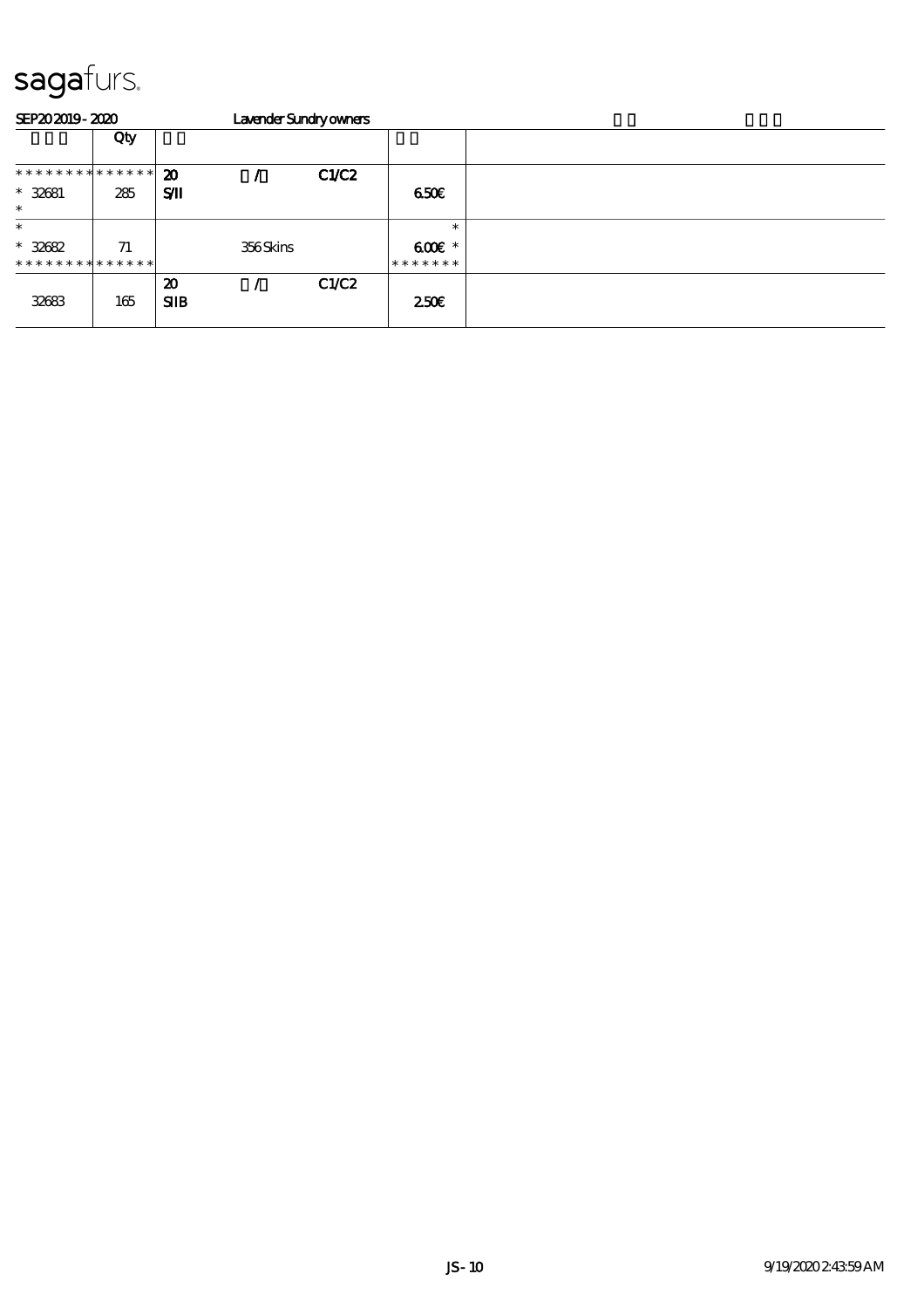| SEP202019-2020 |                    |                                      | Lavender Pavek-Gannoth-Moyle                  |       |        |  |
|----------------|--------------------|--------------------------------------|-----------------------------------------------|-------|--------|--|
|                | Qty                |                                      |                                               |       |        |  |
| 33601          | $7\!4$             | $\boldsymbol{\omega}$<br>GOLD        | $\boldsymbol{\mathsf{Z}}$<br>$\boldsymbol{z}$ | C1/C2 | 31.00E |  |
| 33602          | 63                 | $\boldsymbol{\omega}$<br><b>GOLD</b> | $\prime$<br>3                                 | C1/C2 | 2950E  |  |
| 33603          | $\boldsymbol{\pi}$ | $\boldsymbol{\omega}$<br><b>GOLD</b> | $X \, /ZX$<br>3                               | C1/C2 | (3200) |  |
| 33604          | 94                 | $\boldsymbol{\omega}$<br><b>SLVR</b> | X /<br>$\boldsymbol{z}$                       | C2C3  | 25.50E |  |
| 33605          | 187                | $\boldsymbol{\omega}$<br><b>SLVR</b> | $\boldsymbol{z}$                              | C2C3  | 2800€  |  |
| 33606          | 121                | $\boldsymbol{\omega}$<br><b>SLVR</b> | $X \, /ZX$<br>$\boldsymbol{z}$                | C2C3  | 2900€  |  |
| 33607          | 87                 | $\boldsymbol{\omega}$<br><b>VSLA</b> | $X$ / $ZX$<br>$\boldsymbol{z}$                | C2C3  | 2900€  |  |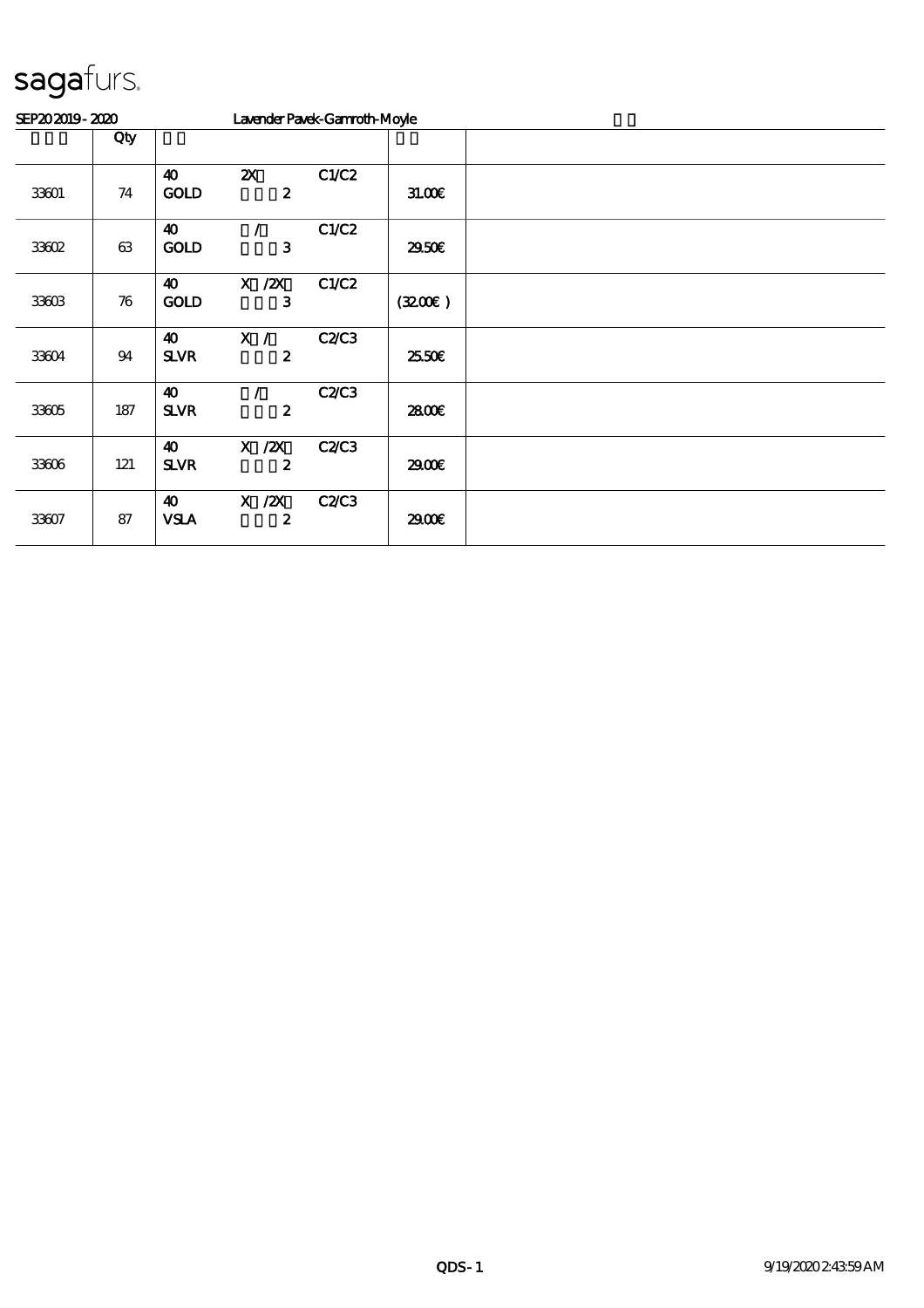| SEP202019-2020 |        | Lavender Pavek-Gannoth-Moyle                |                                               |                     |                  |  |
|----------------|--------|---------------------------------------------|-----------------------------------------------|---------------------|------------------|--|
|                | Qty    |                                             |                                               |                     |                  |  |
| 33621          | 140    | $\boldsymbol{\mathfrak{D}}$<br>GOLD         | $\boldsymbol{z}$                              | C1/C2               | 2900€            |  |
| 33622          | $62\,$ | $\boldsymbol{\mathfrak{D}}$<br>GOD          | $\boldsymbol{2}$                              | $C1+$               | 27.00E           |  |
| 33623          | 187    | $\boldsymbol{\mathfrak{D}}$<br>GOLD         | $\boldsymbol{\mathsf{X}}$<br>$\boldsymbol{2}$ | C1/C2               | 2800€            |  |
| 33624          | 119    | $\boldsymbol{\mathfrak{D}}$<br>GOLD         | $\boldsymbol{X}$<br>$\boldsymbol{2}$          | C3                  | (260E)           |  |
| 33625          | 84     | $\boldsymbol{\mathfrak{D}}$<br>GOLD         | $\boldsymbol{\mathsf{X}}$<br>$\pmb{2}$        | C1/C2               | (2850)           |  |
| 33626          | 89     | $\boldsymbol{\mathfrak{D}}$<br>GOLD         | $\mathcal{L}$<br>3                            | C1/C2               | (27.00)          |  |
| 33627          | 104    | $\boldsymbol{\mathfrak{D}}$<br>GOLD         | $X$ / $ZX$<br>$\mathbf{3}$                    | C1/C2               | (280)            |  |
| 33628          | 148    | $\boldsymbol{\mathfrak{D}}$<br><b>SLVR</b>  | X /<br>$\boldsymbol{2}$                       | C2C3                | 2400€            |  |
| 33629          | 126    | $\boldsymbol{\mathfrak{D}}$<br>$S\!L\!V\!R$ | X / ZX<br>$\boldsymbol{z}$                    | C2/C3               | (27.00)          |  |
| 33630          | $97\,$ | $\boldsymbol{\mathfrak{D}}$<br><b>VSLA</b>  | $\mathcal{L}$<br>$\boldsymbol{2}$             | $C1+$               | $(2450\epsilon)$ |  |
| 33631          | 188    | $\boldsymbol{\mathfrak{D}}$<br><b>VSLA</b>  | $X \, /ZX$<br>$\boldsymbol{2}$                | C2C3                | $(2450\epsilon)$ |  |
| 33632          | 118    | $\boldsymbol{\mathfrak{D}}$<br><b>VSLA</b>  | $\mathcal{L}$<br>$\pmb{2}$                    | C2C3<br><b>OPEN</b> | 21.50E           |  |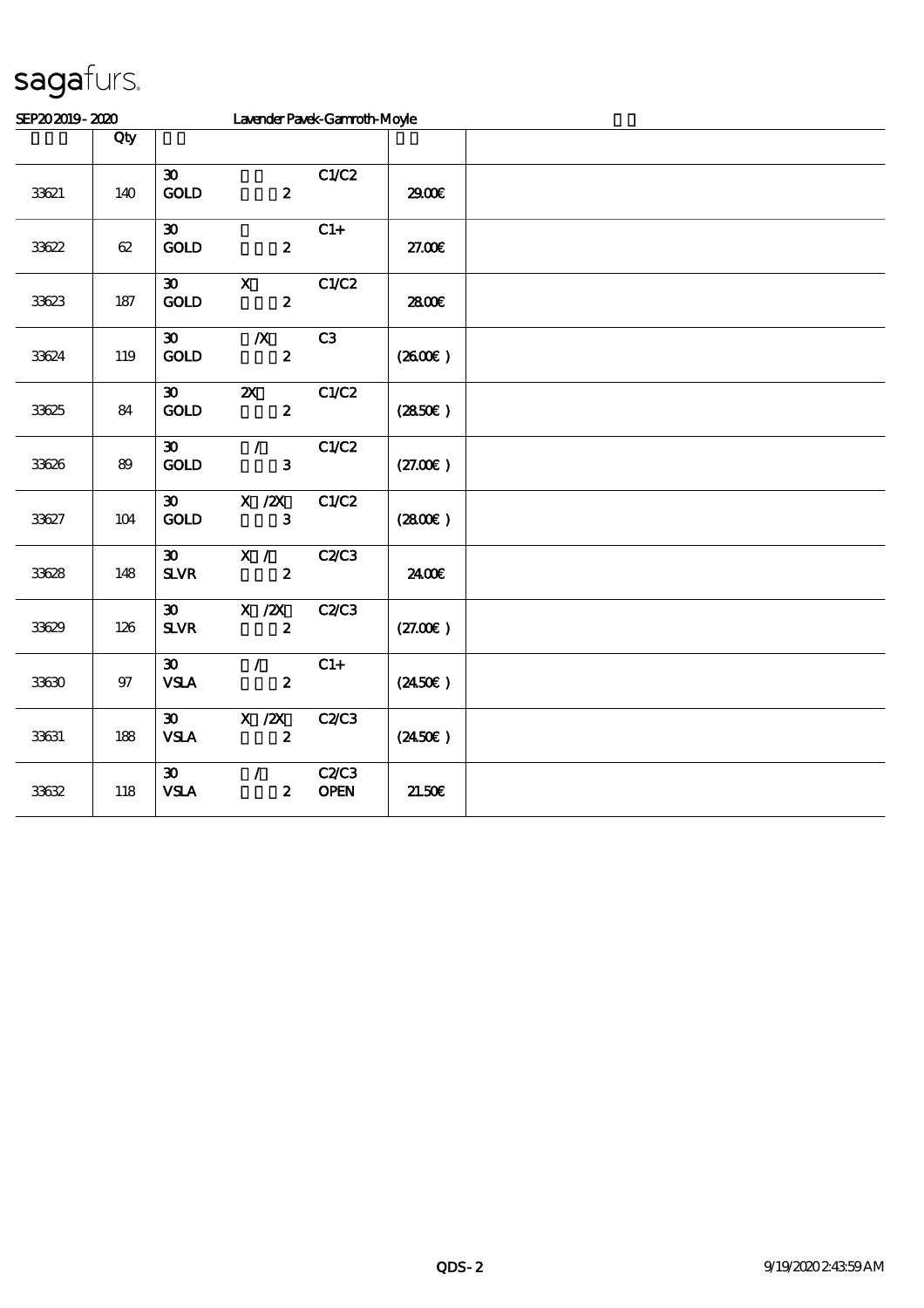| SEP202019-2020 |        |                                            | Lavender Pavek-Gannoth-Moyle   |       |         |  |
|----------------|--------|--------------------------------------------|--------------------------------|-------|---------|--|
|                | Qty    |                                            |                                |       |         |  |
| 33641          | 112    | $\boldsymbol{\mathbf{z}}$<br><b>GOLD</b>   | $\boldsymbol{z}$               | C1/C2 | (21.50) |  |
| 33642          | 89     | $\boldsymbol{\mathfrak{D}}$<br><b>GOLD</b> | $\boldsymbol{z}$               | $C1+$ | 2250E   |  |
| 33643          | 81     | $\boldsymbol{\mathfrak{D}}$<br><b>GOLD</b> | $X \, /ZX$<br>$\boldsymbol{z}$ | C1/C2 | 2250E   |  |
| 33644          | $65\,$ | $\boldsymbol{\mathfrak{D}}$<br><b>GOLD</b> | 3                              | C1/C2 | (2250)  |  |
| 33645          | 122    | $\boldsymbol{\mathfrak{D}}$<br><b>SLVR</b> | X /<br>2                       | C2C3  | 1800E   |  |
| 33646          | 231    | $\boldsymbol{\mathbf{z}}$<br><b>VSLA</b>   | $\boldsymbol{z}$               | C2C3  | 1900E   |  |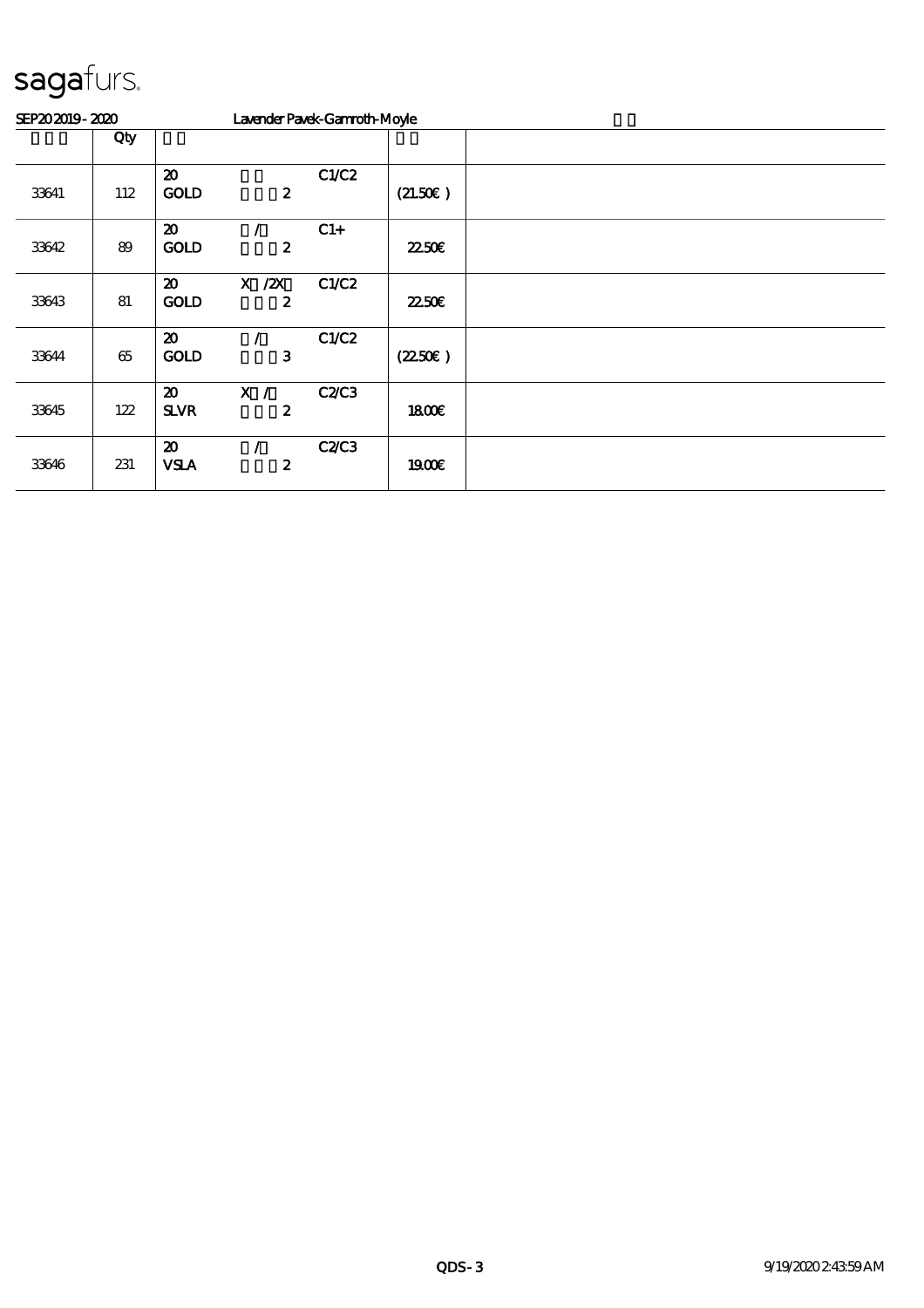| SEP202019-2020 |     |                                            |          |                  | Lavender Pavek-Gannoth-Moyle |                     |  |
|----------------|-----|--------------------------------------------|----------|------------------|------------------------------|---------------------|--|
|                | Qty |                                            |          |                  |                              |                     |  |
| 33661          | 100 | $\mathbf 0$<br><b>SLVR</b>                 | X /      | $\boldsymbol{2}$ | C2C3                         | <b>1300€</b>        |  |
| 33662          | 78  | $\mathbf 0$<br><b>SLVR</b>                 |          | $\boldsymbol{z}$ | C2C3                         | (17.00)             |  |
| 33663          | 106 | $\mathbf 0$<br><b>VSLA</b>                 |          | $\boldsymbol{z}$ | C2C3                         | $(1450\epsilon)$    |  |
|                |     | Lavender Sundryowners                      |          |                  |                              |                     |  |
| 33665          | 181 | $\boldsymbol{\mathfrak{D}}$<br>LG/S        |          | 1                | C1/C2<br>1                   | (2250)              |  |
| 33666          | 106 | $\boldsymbol{\mathfrak{D}}$<br>LG/S        | $\prime$ | 1                | C1/C2<br>$\mathbf{3}$        | $(1450\epsilon)$    |  |
| 33667          | 136 | $\boldsymbol{\mathfrak{D}}$<br><b>LC/S</b> |          | 1                | C1/C2<br>$\boldsymbol{z}$    | $(1500\varepsilon)$ |  |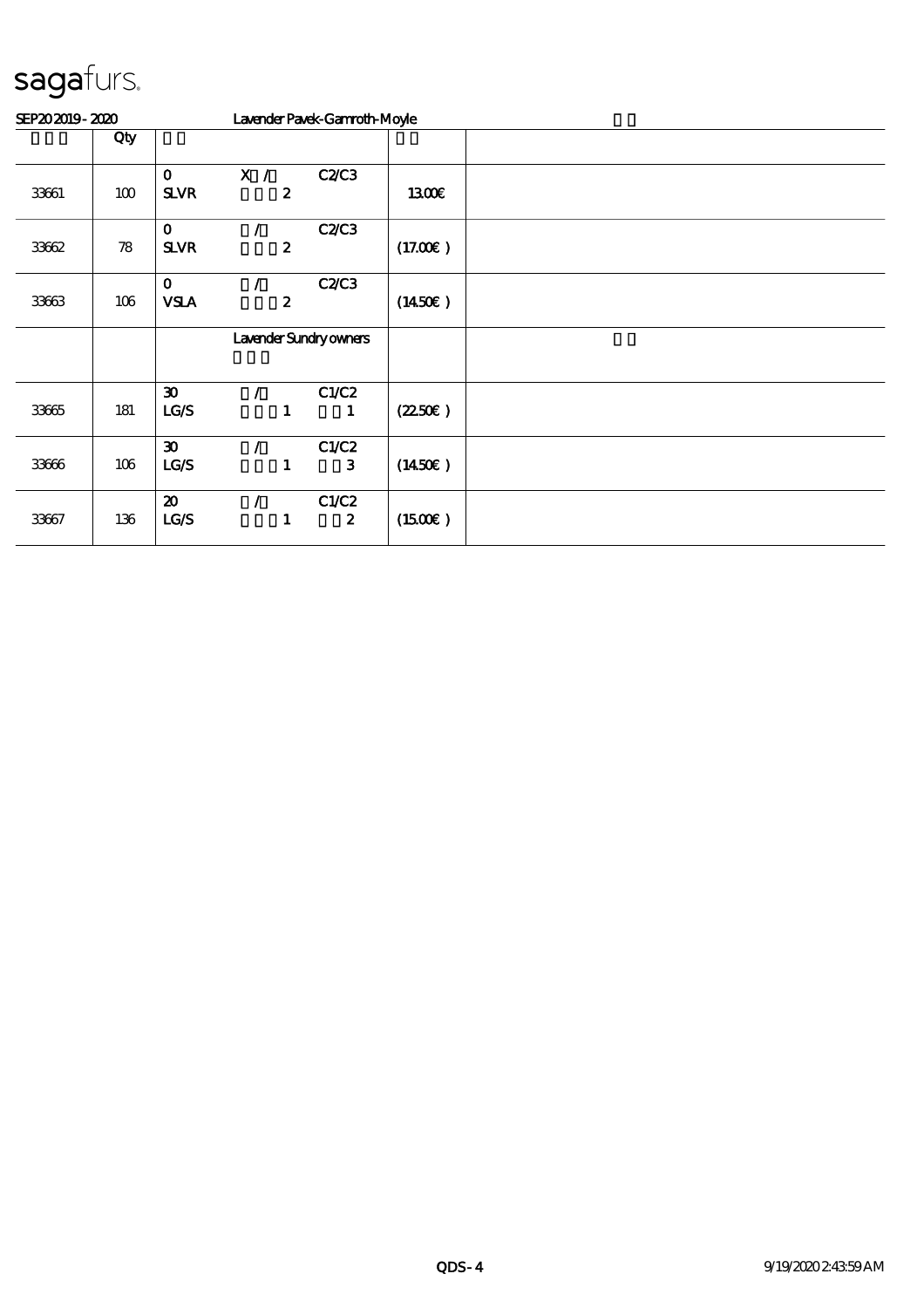| SEP202019-2020 |     |                                            |   | Lavender Sundryowners |       |  |
|----------------|-----|--------------------------------------------|---|-----------------------|-------|--|
|                | Qty |                                            |   |                       |       |  |
| 33681          | 153 | $\boldsymbol{\mathfrak{D}}$<br><b>BR/S</b> | 2 | C1/C2                 | 1600E |  |
| 33682          | 100 | $\boldsymbol{\mathfrak{D}}$<br><b>BR/S</b> | 2 | C1/C2                 | 1200E |  |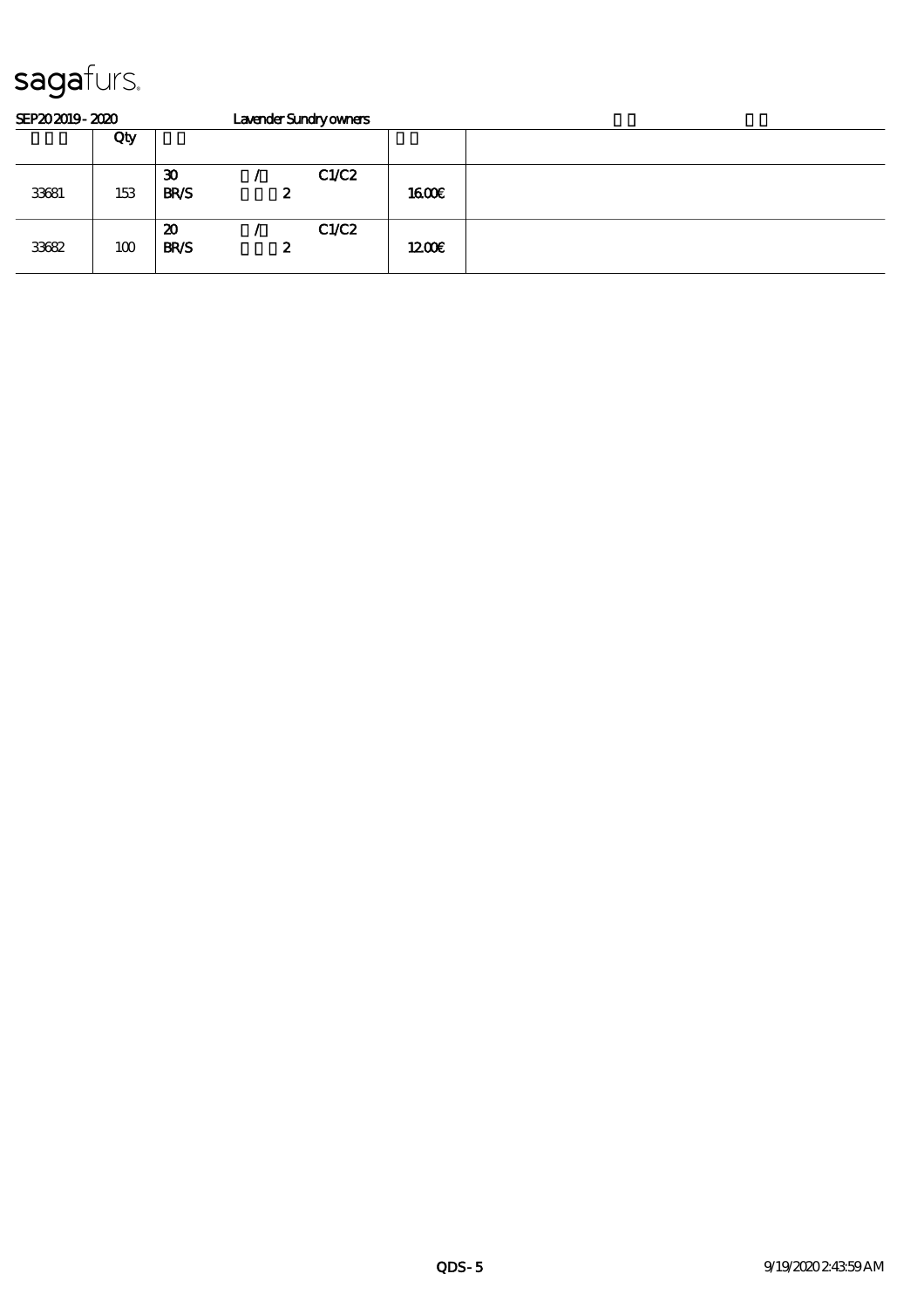| SEP202019-2020 |     |    |   | Lavender Sundryowners |       | Female |  |  |  |  |
|----------------|-----|----|---|-----------------------|-------|--------|--|--|--|--|
|                | Qty |    |   |                       |       |        |  |  |  |  |
|                |     | 2  |   | C1/C2                 |       |        |  |  |  |  |
| 42561          | 399 | SЛ |   |                       | 300   |        |  |  |  |  |
|                |     | 2  |   | C1/C2                 |       |        |  |  |  |  |
| 42562          | 247 |    | 4 |                       | (200) |        |  |  |  |  |
|                |     | З  |   | C1/C2                 |       |        |  |  |  |  |
| 42563          | 207 | SЛ |   |                       | 200E  |        |  |  |  |  |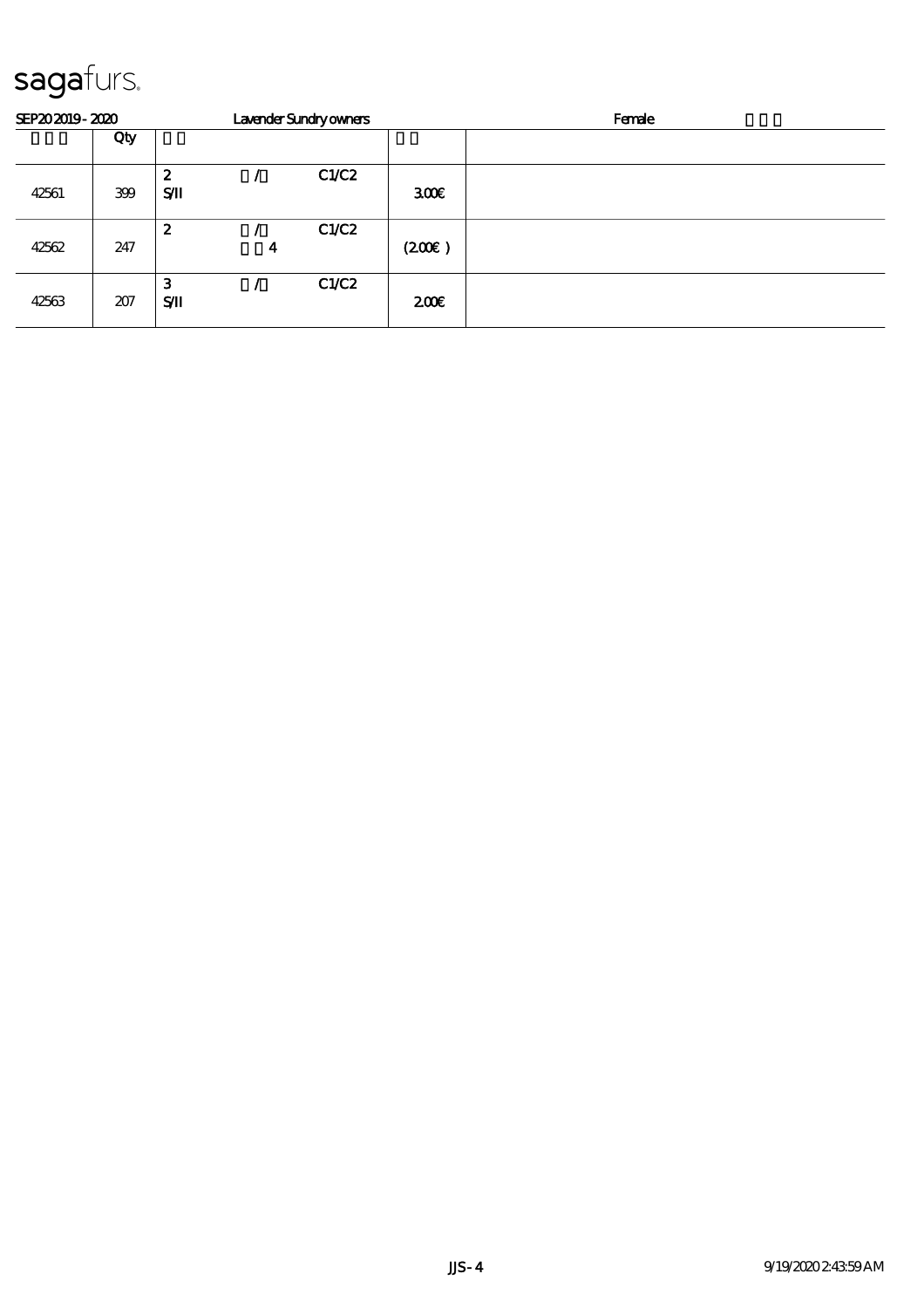| SEP202019-2020 |                  |                                 | Lavender Pavek-Gannoth-Moyle                  |                     |              | Female |
|----------------|------------------|---------------------------------|-----------------------------------------------|---------------------|--------------|--------|
|                | Qty              |                                 |                                               |                     |              |        |
| 43601          | 134              | $\mathbf{o}$<br>GOLD            | $\boldsymbol{z}$                              | C1/C2               | <b>1600€</b> |        |
| 43602          | 173              | $\mathbf{O}$<br><b>GOLD</b>     | $\boldsymbol{z}$                              | C1/C2               | 17.00€       |        |
| 43603          | $9\hskip-3.5pt9$ | $\mathbf{o}$<br>GOLD            | $\mathcal{L}$<br>$\mathbf{z}$                 | $C1+$               | (1900E)      |        |
| 43604          | 200              | $\mathbf{O}$<br><b>GOLD</b>     | $\boldsymbol{z}$                              | C1/C2               | <b>1800€</b> |        |
| 43605          | $8\!2$           | $\mathbf{O}$<br>$\mathbf{GOD}$  | $\mathcal{L}$<br>$\boldsymbol{2}$             | C3                  | 17.50€       |        |
| 43606          | 124              | $\mathbf{o}$<br>$\mathbf{GOLD}$ | $\boldsymbol{\mathrm{X}}$<br>$\boldsymbol{2}$ | C1/C2               | (1950E)      |        |
| 43607          | $98$             | $\mathbf{O}$<br>GOLD            | $\mathcal{L}$<br>3                            | C1/C2               | (1900E)      |        |
| 43608          | 216              | $\mathbf{o}$<br>$S\!L\!V\!R$    | $\mathcal{L}$<br>$\boldsymbol{2}$             | C2C3                | 17.00€       |        |
| 43609          | 75               | $\mathbf{o}$<br>$S\!L\!V\!R$    | X / ZX<br>$\boldsymbol{2}$                    | C2C3                | (1800)       |        |
| 43610          | 159              | $\mathbf{O}$<br>${\bf VSA}$     | $\mathcal{L}$<br>$\boldsymbol{2}$             | C2C3                | 1650€        |        |
| 43611          | $77\,$           | $\mathbf{O}$<br><b>VSLA</b>     | $\mathcal{L}$<br>$\boldsymbol{2}$             | C2C3<br><b>OPEN</b> | 1300E        |        |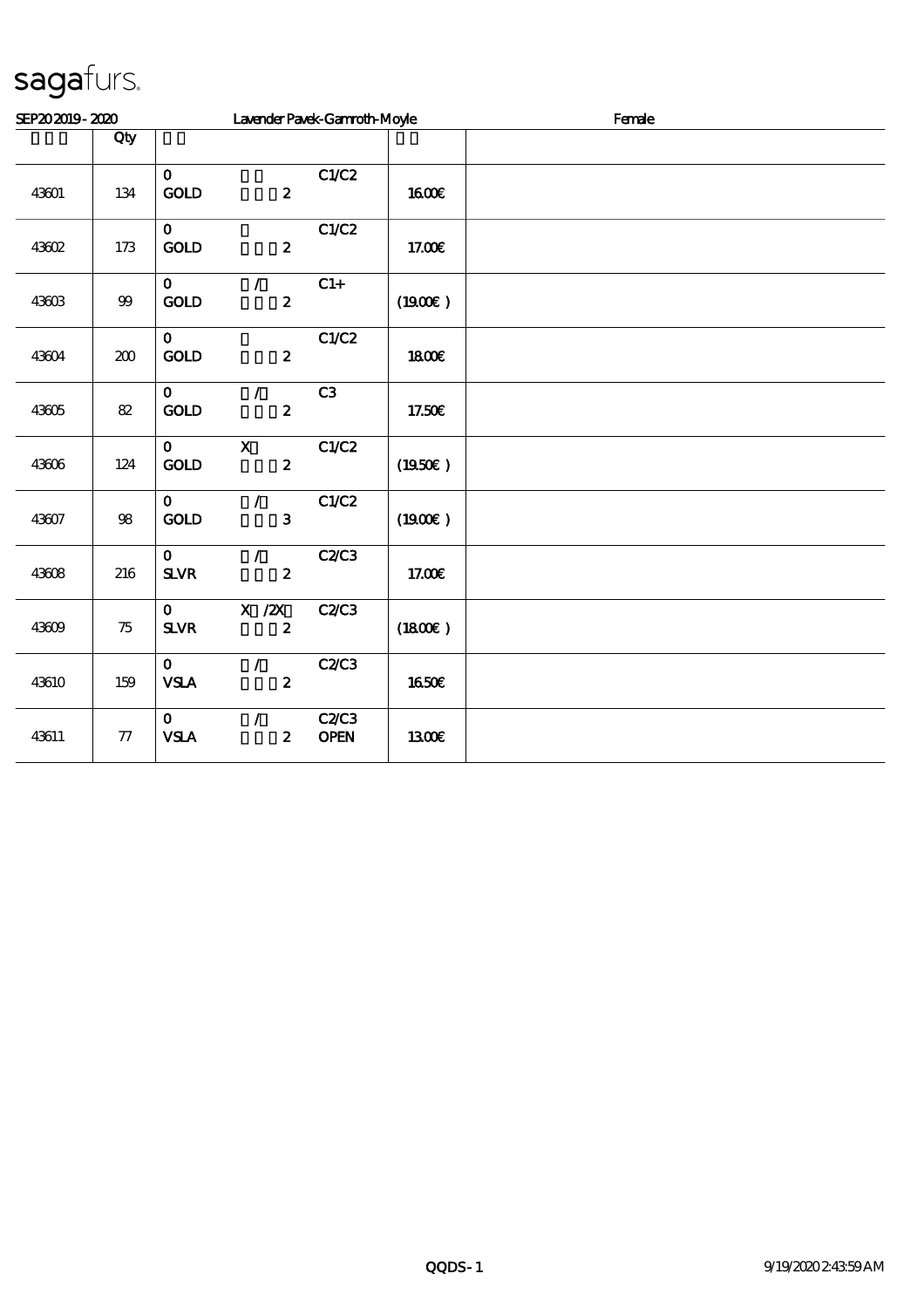| SEP202019-2020 |            | Lavender Pavek-Gannoth-Moyle             |                                               |                             | Female              |  |  |  |  |
|----------------|------------|------------------------------------------|-----------------------------------------------|-----------------------------|---------------------|--|--|--|--|
|                | Qty        |                                          |                                               |                             |                     |  |  |  |  |
| 43621          | 91         | $\mathbf{1}$<br>$\mathop{\rm GOD}$       | $\boldsymbol{z}$                              | C3                          | 1250€               |  |  |  |  |
| 43622          | 209        | $\mathbf{1}$<br>GOLD                     | $\mathcal{L}$<br>$\pmb{2}$                    | $C1+$                       | (1600)              |  |  |  |  |
| 43623          | $102$      | $\mathbf{1}$<br><b>GOLD</b>              | $\mathcal{L}$<br>$\boldsymbol{2}$             | C3                          | 1400€               |  |  |  |  |
| 43624          | 252        | $\mathbf{1}$<br>GOLD                     | $\mathbf X$<br>$\boldsymbol{z}$               | C1/C2                       | 1550€               |  |  |  |  |
| 43625          | $\pmb{80}$ | $\mathbf{1}$<br>GOD                      | $\boldsymbol{\mathsf{z}}$<br>$\boldsymbol{2}$ | C1/C2                       | (1600E)             |  |  |  |  |
| 43626          | $95\,$     | $\mathbf{1}$<br>GOLD                     | $\mathcal{L}$<br>3                            | C1/C2                       | $(1600\varepsilon)$ |  |  |  |  |
| 43627          | $97\,$     | $\mathbf{1}$<br>GOLD                     | $X \, /ZX$<br>3                               | C1/C2                       | (1650)              |  |  |  |  |
| 43628          | 329        | $\mathbf{1}$<br>$S\!L\!V\!R$             | X /<br>$\boldsymbol{z}$                       | C2C3                        | 1250E               |  |  |  |  |
| 43629          | 396        | $\mathbf 1$<br>$S\!L\!V\!R$              | $\mathcal{L}$<br>$\boldsymbol{z}$             | C2C3                        | $(1400\varepsilon)$ |  |  |  |  |
| 43630          | $197$      | $\mathbf{1}$<br>${\bf S\!L}\!{\bf V\!R}$ | X / ZX<br>$\boldsymbol{z}$                    | <b>C2/C3</b>                | 1500€               |  |  |  |  |
| 43631          | 236        | $\mathbf{1}$<br><b>VSLA</b>              | X /<br>$\pmb{2}$                              | C2C3                        | 1200                |  |  |  |  |
| 43632          | 258        | $\mathbf{1}$<br><b>VSLA</b>              | $\mathcal{L}$<br>$\boldsymbol{z}$             | C2C3                        | (1300E)             |  |  |  |  |
| 43633          | 113        | $\mathbf{1}$<br><b>VSLA</b>              | $X$ / $ZX$<br>$\boldsymbol{z}$                | <b>C2/C3</b>                | <b>140€</b>         |  |  |  |  |
| 43634          | 148        | $\mathbf{1}$<br><b>VSLA</b>              | $\mathcal{L}$<br>$\boldsymbol{2}$             | <b>C2/C3</b><br><b>OPEN</b> | 1200E               |  |  |  |  |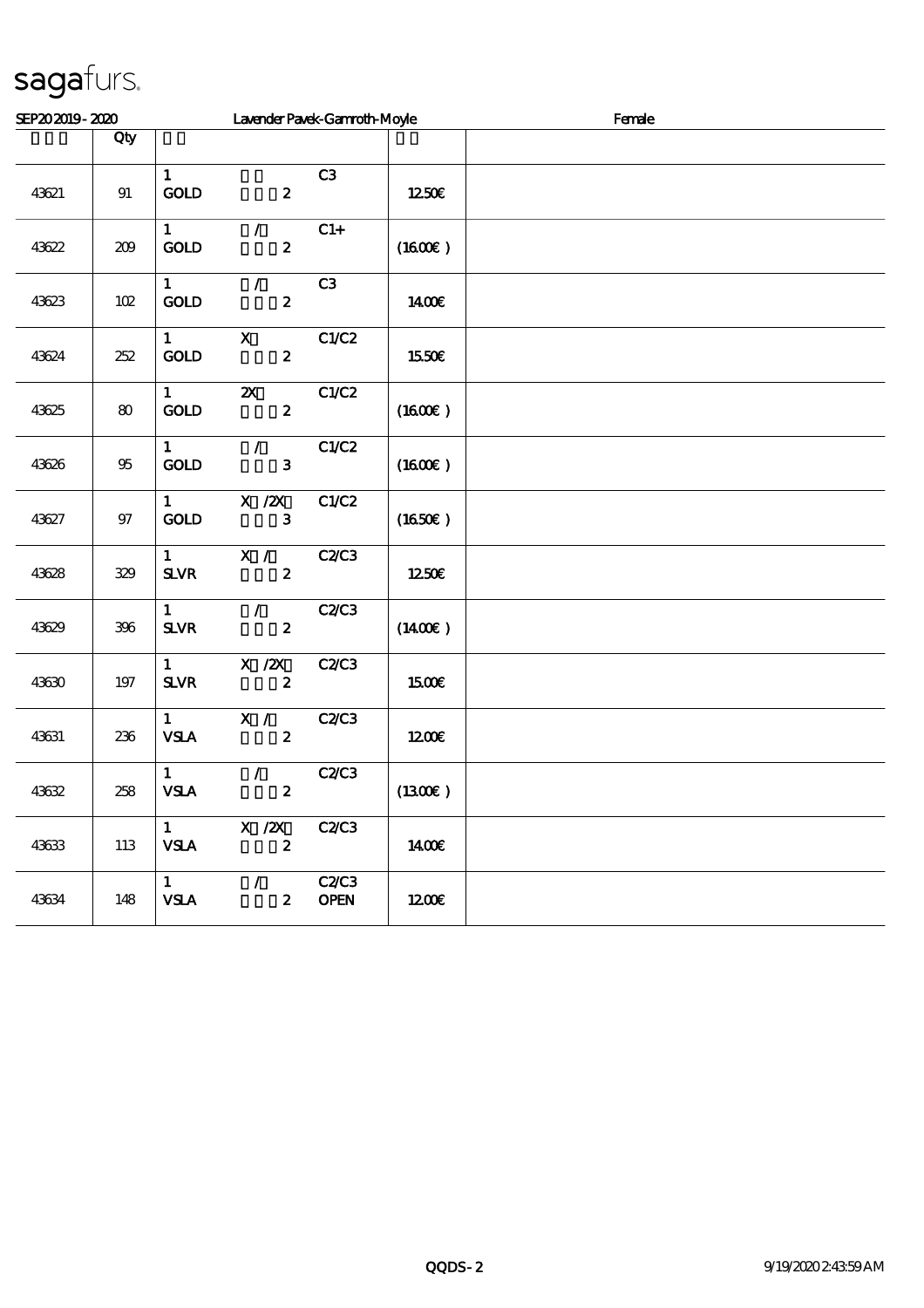| SEP202019-2020 |       |                                              |                                            | Lavender Pavek-Gannoth-Moyle |         | Female |
|----------------|-------|----------------------------------------------|--------------------------------------------|------------------------------|---------|--------|
|                | Qty   |                                              |                                            |                              |         |        |
| 43641          | 223   | $\mathbf{z}$<br>GOLD                         | $\boldsymbol{z}$                           | C1/C2                        | (11.50) |        |
| 43642          | 241   | $\boldsymbol{z}$<br>GOLD                     | $\boldsymbol{z}$                           | C1/C2                        | (1250E) |        |
| 43643          | 165   | $\boldsymbol{z}$<br>$\mathbf{GOLD}$          | $\mathcal{L}$<br>$\boldsymbol{z}$          | $C1+$                        | (1300)  |        |
| 43644          | $208$ | $\mathbf{z}$<br>GOLD                         | $\boldsymbol{z}$                           | C1/C2                        | (1350E) |        |
| 43645          | $100$ | $\mathbf{z}$<br><b>GOLD</b>                  | $\mathcal{L}$<br>$\boldsymbol{2}$          | C3                           | (11.50) |        |
| 43646          | 83    | $\mathbf{2}$<br><b>GOLD</b>                  | $\mathbf{x}$<br>$\boldsymbol{2}$           | C1/C2                        | (1350E) |        |
| 43647          | 267   | $\boldsymbol{z}$<br>${\bf S\!L}\!{\bf V\!R}$ | X /<br>$\boldsymbol{z}$                    | C2C3                         | 950E    |        |
| 43648          | 237   | $\boldsymbol{z}$<br>$S\!L\!V\!R$             | $\mathcal{L}$<br>$\boldsymbol{z}$          | C2/C3                        | (1200E) |        |
| 43649          | 114   | $\boldsymbol{z}$<br>$S\!L\!V\!R$             | X / ZX<br>$\boldsymbol{z}$                 | C2/C3                        | (1300)  |        |
| 43650          | 242   | $\boldsymbol{z}$<br><b>VSLA</b>              | X /<br>$\boldsymbol{z}$                    | C2/C3                        | 850E    |        |
| 43651          | 260   | $\mathbf{z}$<br>${\bf VSA}$                  | $\mathcal{F}^{\mathbb{R}}$<br>$\mathbf{z}$ | C2C3                         | (11.00) |        |
|                |       |                                              | Lavender Sundryowners                      |                              |         | Female |
| 43653          | 161   | $\mathbf{1}$<br>$\mathbf{LG}\mathcal{S}$     | $\mathcal{L}$<br>$\mathbf 1$               | C1/C2<br>$\mathbf{1}$        | 1200E   |        |
| 43654          | 102   | $\mathbf{1}$<br>LGS                          | $\mathcal{L}$<br>$\mathbf 1$               | C1/C2<br>$\boldsymbol{z}$    | (11.00) |        |
| 43655          | 113   | $\boldsymbol{z}$<br>$_{\rm LGS}$             | $\mathcal{L}$<br>$\mathbf{1}$              | C1/C2<br>$\boldsymbol{z}$    | (1050)  |        |